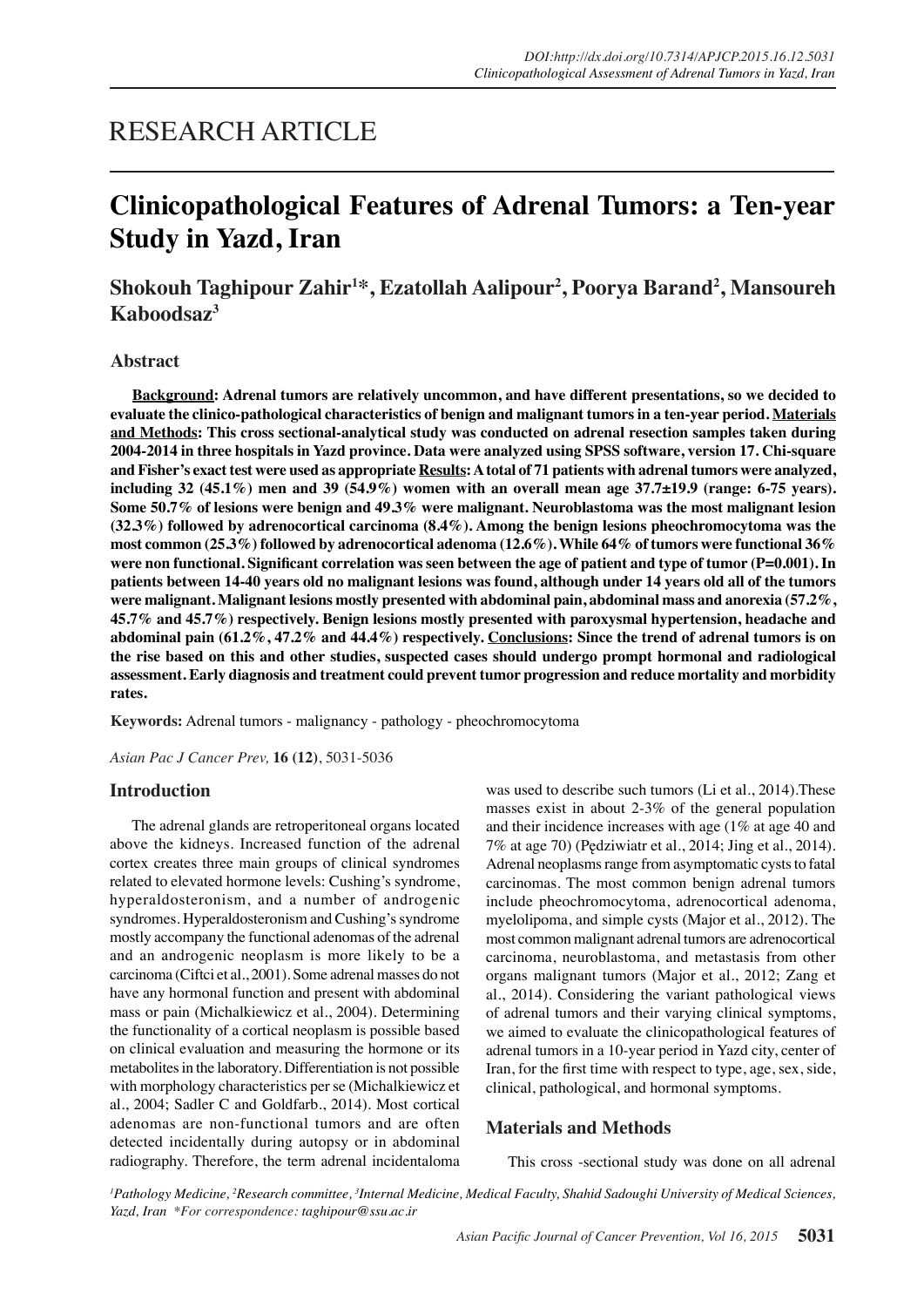#### *Shokouh Taghipour Zahir et al*

biopsy samples taken during 2004-2014 in three hospitals (Shahid Sadoughi, Mortaz, and Mojibian) in Yazd, that were diagnosed as benign or malignant. We used the census method to sampling and included all pathology records of patients with a confirmed diagnosis of benign or malignant adrenal tumor. Data were gathered using a questionnaire consisting of variables such as age, sex, clinical symptoms and anatomical side of the lesion, pathology findings, and the tumor's hormonal function. We excluded patients' records that were incomplete. All patients' data were approved for use by the institutional review board of Shahid Sadoughi University of medical science and services. All statistical analyses were performed with the computer program Statistical Package for Social Sciences (SPSS) version 17.0 for Windows (Chicago, Illinois). Fisher's exact and chi-square tests were used to compare the properties of the patients and pathological findings. P<0.05 was considered as statistically significant.

## **Results**

In this study, a total 71 patients were enrolled. Demographic characteristics of patients along with anatomical side of lesions are presented in Table 1. Women comprised 54.9% of the participants, and the mean age at diagnosis was 37.7±19.87 (range: 6-75 years). Adrenal lesions were most frequently detected in patients less than 14 years of age and adults who were 41-50 years old. We found a significant difference between age and type of tumor (P<0.001, Chi-square test), so in patients over 40 years of age, the rate of malignancy increased with an increase in age. Moreover, all tumors in patients less than

**Table 1. Baseline Characteristics of Patients and Adrenal Lesions**

| Patients                                       |           | Malignant<br>$(N=35)$ | Benign<br>$(N=36)$ |  |  |  |  |
|------------------------------------------------|-----------|-----------------------|--------------------|--|--|--|--|
| Gender, $n(\%)$ :                              | Female    | 18(51.4)              | 21(58.3)           |  |  |  |  |
|                                                | Male      | 17(48.6)              | 15(41.7)           |  |  |  |  |
| Age strata, $n(\%)$ :                          | ${<}14$   | 23                    | $\theta$           |  |  |  |  |
|                                                | $14 - 30$ | $\mathbf{0}$          | 9                  |  |  |  |  |
|                                                | $31 - 40$ | 0                     | 8                  |  |  |  |  |
|                                                | $41 - 50$ | 3                     | 10                 |  |  |  |  |
|                                                | 51-60     | 5                     | 7                  |  |  |  |  |
|                                                | >60       | 4                     | 2                  |  |  |  |  |
| Lesions: Anatomical origin of lesions, $n(\%)$ |           |                       |                    |  |  |  |  |
| Left adrenal                                   |           | 25(71.5)              | 17(47.2)           |  |  |  |  |
| Right adrenal                                  |           | 10(28.5)              | 19(52.8)           |  |  |  |  |

14 years of age were malignant and all adrenal tumors in 14-40 year-old patients were benign. Final diagnosis of malignancy was made in 35 lesions (49.3%), and the remainder (36 lesions, 50.7%) was classified as benign. The most common anatomical side of lesions were left adrenal (42 lesions, 59.2%), and then right side (29 lesions, 40.8%) respectively.

#### *Benign lesions*

Most frequent types of benign lesions were pheochromocytoma (18 lesions, 25.3%), and adrenocortical adenoma (9 lesions, 12.6%) (Table2). Frequency of clinical signs and symptoms for benign adrenal lesions are presented in Table 3. The most common reported clinical presentation was paroxysmal hypertension (61.2%), followed by headache (47.2%) and abdominal pain (44.4%). Comparision between benign and malignat lesions detected that, patients with benign lesions were significantly more likely to experience paroxysmal hypertension, followed by excessive sweating, headache and palpitation, but patients with malignant lesions had an abdominal pain (57.2%) followed by abdominal mass, loss of appetite, weight loss and prolonged fever. Most benign adrenal tumors were on the right side (52.7%) and most of the malignant tumors were on the left side (71.4%), but there was no significant difference between the side and type of tumor (P=0.84 and P=0.39) Respectively (Fisher's exact test). With respect to hormonal status, (69.4%) of benign tumors were functional however between the benign lesions, patients with pheochromocytoma were significantly experience more hormonal functionality compared with others (P=0.001) (Table 4). In abdominal ultrasonography half of the benign tumors were more than 4 cm but between benign group no significant difference was found  $(P=0.54)$  (Table 2).

#### *Malignant lesions*

Pathological evaluation of available specimens showed that neuroblastoma and adrenocortical carcinoma are the two most common histological types of malignancy identified in 23 (32.3%) and 6 (8.4%) patients, respectively. In patients over 40 years of age, the rate of malignancy increased with an increase in age. Moreover, all tumors in patients less than 14 years of age were malignant. Frequency of clinical sign and symptoms for malignant lesions are presented in Table 3. The most common reported clinical presentation was abdominal pain (57.2%), followed by abdominal mass and anorexia (each one 45.7%). Most of the malignant tumors had a size more

| Table 2. The frequency (%) Distribution of Malignant and Benign Adrenal Tumors Based on Side and Size |  |  |  |  |
|-------------------------------------------------------------------------------------------------------|--|--|--|--|
|                                                                                                       |  |  |  |  |

| Type      |                          | $\leq$ 4 $cm$<br>$N\%$ | >4cm<br>$N\%$ | Right<br>$N\%$ | Left<br>$N\%$ | Total<br>$N\%$ |
|-----------|--------------------------|------------------------|---------------|----------------|---------------|----------------|
| Malignant | Neuroblastoma            | 8(34.7)                | 15(65.3)      | 8(34.8)        | 15(65.2)      | 23(100)        |
|           | Adrenocortical Carcinoma | 0(0)                   | 6(100)        | 1(16.6)        | 5(83.3)       | 6(100)         |
|           | Pheochromocytoma         | 0(0)                   | 4(100)        | 1(25)          | 3(75)         | 4(100)         |
|           | Metastasis               | 0(0)                   | 2(100)        | 0(0)           | 2(100)        | 2(100)         |
| Benign    | Pheochromocytoma         | 10(55.5)               | 8(44)         | 9(50)          | 9(50)         | 18(100)        |
|           | Adrenocortical Adenoma   | 5(55.5)                | 4(44.5)       | 3(33.4)        | 6(66.6)       | 9(100)         |
|           | Cyst                     | 1(20)                  | 4(80)         | 3(60)          | 2(40)         | 5(100)         |
|           | Myelolipoma              | 2(50)                  | 2(50)         | 4(100)         | 0(0)          | 4(100)         |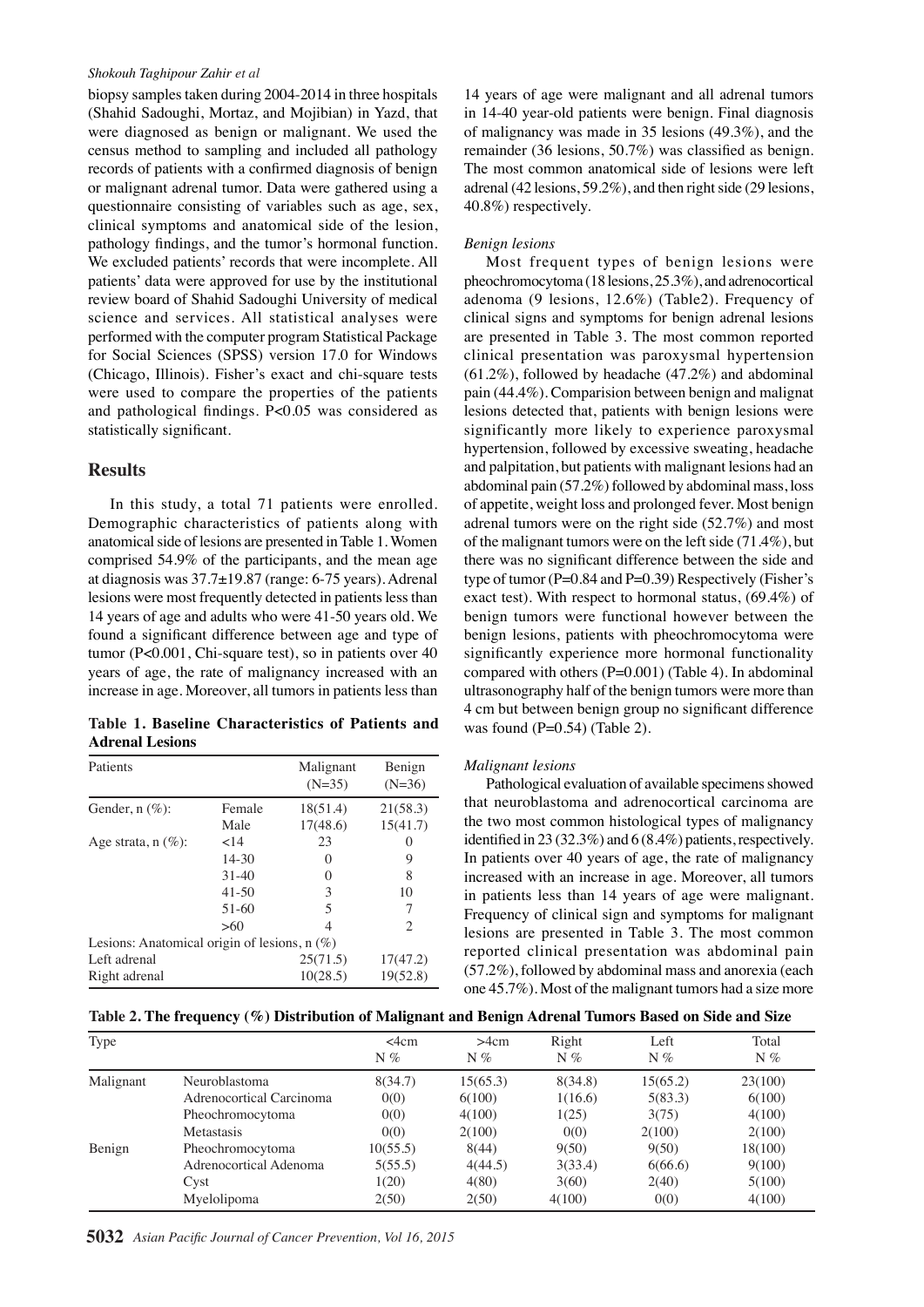**Table 3. Frequency (%) of Clinical Signs and Symptoms in Benign and Malignant Lesions** 

|                           | Malignant<br>$(n=35)$ | Benign<br>$(n=36)$ | P value |
|---------------------------|-----------------------|--------------------|---------|
|                           | $N(\%)$               | $N(\%)$            |         |
| Abdominal pain            | 20(57.2)              | 16 (44.4)          | 0.35    |
| Paroxysmal hypertension   | 9(25.7)               | 22(61.2)           | 0.004   |
| Incidental finding        | 13 (37.2)             | 14 (38.8)          | 1       |
| Abdominal mass            | 16(45.7)              | 9(25)              | 0.08    |
| Headache                  | 3(8.8)                | 17(47.2)           | < 0.001 |
| Nausea and Vomiting       | 9(25.7)               | 11(30.5)           | 0.8     |
| Anorexia                  | 16(45.7)              | 4(11.1)            | 0.001   |
| Palpitation               | 4(11.4)               | 15(41.6)           | 0.007   |
| Weakness                  | 9(25.7)               | 10(27.7)           | 1       |
| Weight loss               | 15(42.8)              | 4(11.1)            | 0.003   |
| <b>Excessive sweating</b> | 4(11.4)               | 13(36.1)           | 0.025   |
| Prolonged fever           | 12 (34.2)             | 0(0)               | 0.001   |
| Weight gain               | 0(0)                  | 4(11.1)            | 0.36    |
| Hirsutism                 | 0(0)                  | 4(11.1)            | 0.36    |

**Table 4. The Frequency (%) Distribution of Malignant and Benign Adrenal Tumors Based on Hormonal Function**

| Type                     | $N\%$    | Functional Non-functional<br>$N\%$ | P value |
|--------------------------|----------|------------------------------------|---------|
|                          |          |                                    |         |
| Malignant                |          |                                    |         |
| Neuroblastoma            | 13(56.5) | 10(43.5)                           |         |
| Adrenocortical Carcinoma | 4(66.6)  | 2(33.4)                            |         |
| Pheochromocytoma         | 4(100)   | 0(0)                               | 0.59    |
| Metastasis               | 0(0)     | 2(100)                             |         |
| Benign                   |          |                                    |         |
| Pheochromocytoma         | 18(100)  | 0(0)                               |         |
| Adrenocortical Adenoma   | 5(55.5)  | 4(44.5)                            | 0.001   |
| Cyst                     | 1(20)    | 4(80)                              |         |
| Myelolipoma              | 1(25)    | 3(75)                              |         |



**Figure 1. The Trend of Adrenal Lesions During 2004- 2014**

than 4 cm, but no significant difference was seen between the type of tumors and their size  $(P=0.72)$ . With regard to functional status of malignant tumors, although most of the malignant tumors were functional, but no significant difference was seen between them  $(P=0.59)$ .

#### *Incidence and trends of adrenal tumors*

The incidence of adrenal masses was on the rise during the 10-year study period, from 3 in 2004 to 21 in 2014. The

incidence of benign masses had risen from 2 in 2004 to 16 in 2014, and the incidence of malignant masses has also increased from 1 in 2004 to 9 in 2013, while decreasing to 5 in 2014 (figure 1).

## **Discussion**

In an attempt to fill the available knowledge gap in epidemiology of adrenal tumors in Iran, we reported clinicopathological features of adrenal tumors in Yazd between 2004 and 2014. Based on our observations, annual incidence of adrenal malignancies had gradually and consistently increased over the past decade. Adrenocortical neoplasms composed of adrenocortical carcinoma and adrenocortical adenoma mostly occur in adults, however pediatrics are not being safe from it, and few records have been published about pediatrics adrenocortical tumors (Ciftci, 2001). In our study benign tumors were mostly seen in adults between age 41-50 years old, followed by 51-60 years old and our findings are consistant with other studies (Li et al., 2014; Pędziwiatr et al., 2014; Jing et al., 2014). Adrenocortical carcinoma is rare in pediatrics and in our study we had not any adrenocortical carcinoma among the ages less than 41 years old, however, (Ciftci et al., 2001) reported adrenocortical carcinoma in children less than 13 years old. So our study was different from other studies. Adrenocortical neoplasms have an equal sex distribution, although our study demonstrated that the frequency of adrenal masses were slightly higher in women than men, but this difference was not statistically meaningful and our findings were consistent with previous studies which have been published by cancer statistics of USA (Anon et al., 2015). Adrenocortical neoplasms are presented as hormonal dysfunction or may be evident by mass effect (Kerkhofs et al., 2013; Zhang and Liu, 2008). In our study the most frequent clinical symptoms of patients with adrenocortical carcinoma were abdominal pain followed by weight loss. Our results differ from other studies in which other symptoms such as abdominal mass, Cushing's syndrome, increased steroidal hormones and endocrine symptoms were more commonly observed in patients with adrenocortical carcinoma (Kerkhofs et al., 2013; Zhang, 2008; Icard et al., 2001; Stojadinovic et al., 2001). In patients with adrenocortical adenoma most clinical symptoms were paroxysmal hypertension followed by abdominal pain (2008; Icard et al., 2001; Stojadinovic et al., 2001). Fassnacht et al. also reported that patients' clinical signs and symptoms along with hormonal status had a limited predictive value and for differentiation benign and malignant tumors from each other imaging studies along with histopathological findings should be used (Fassnacht et al., 2011). In our study most adrenocortical adenomas were functional (55.5%), which is in line with the previously mentioned study but inconsistent with Mantero and colleagues' study (Mantero et al., 2000). Moreover, most adrenocortical carcinomas were also functional (66.6%) in contrast to Ayala-Ramirez M et al. study that non-functional carcinomas (58.2%) were more than functional ones (41.8%) (Ayala-Ramirez et al., 2013). Differential diagnosis between adrenocortical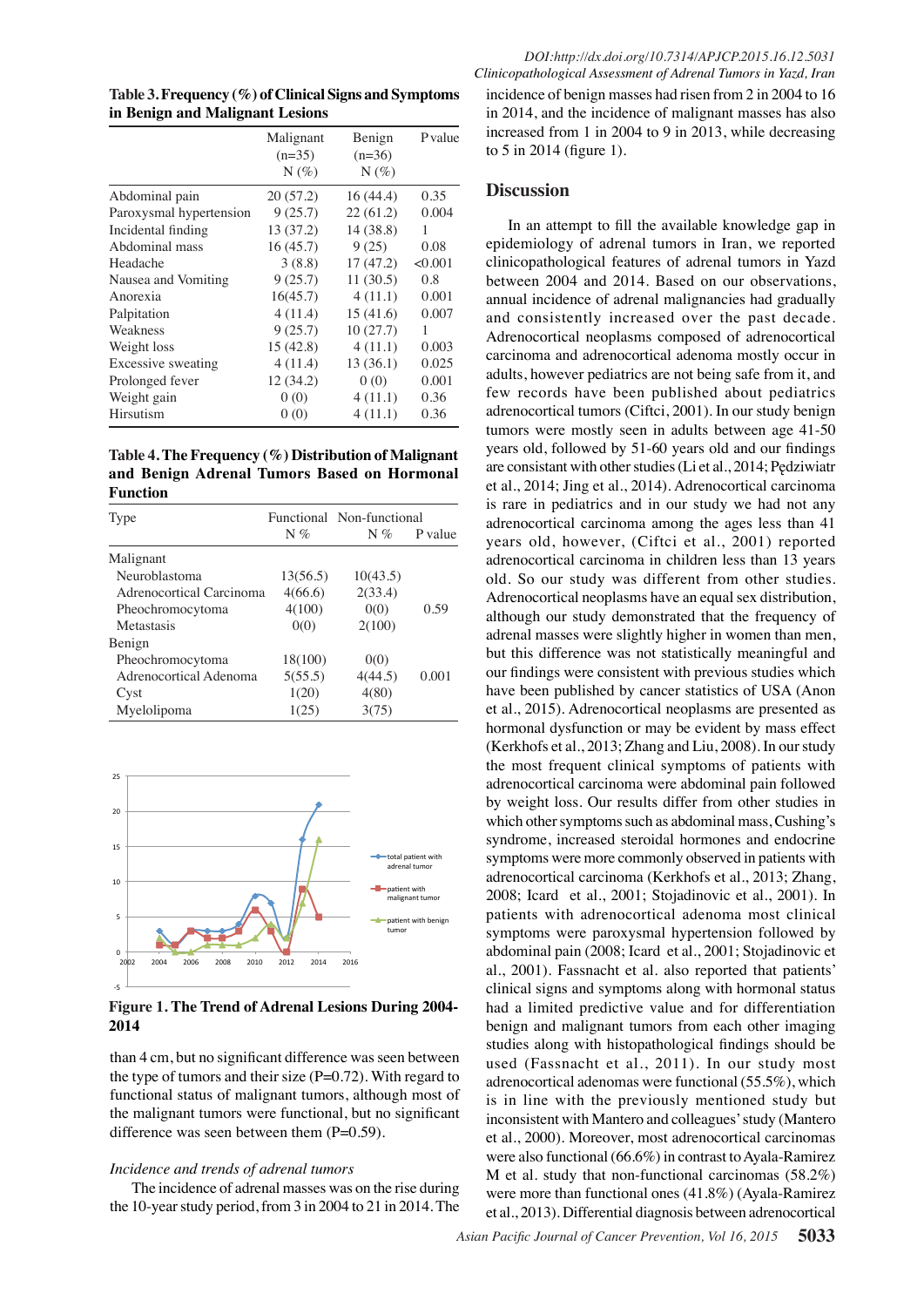#### *Shokouh Taghipour Zahir et al*

adenoma and carcinoma, and in some cases even between primary and secondary adrenal tumor, still remains the challenge for pathologist, although applying of immunohistochemistry and Weiss criteria may be helpful (Fassnacht et al., 2011). The number of functional adrenocortical tumors may actually be higher than reported because some nonfunctional tumors later become functional. Therefore, it may ordinary that studies have reported the prevalence of the functional tumors higher than its nonfunctional type (Icard et al., 2001; Fassnacht et al., 2011).In our study the average age for adrenocortical carcinoma was about 50 years with male predominance  $(66.7\%)$  compare with female  $(33.3\%)$ , but this difference was not statistically significant. Our results were inconsistent with other similar studies, which reported the higher prevalence of adrenocortical carcinoma in female (Ayala-Ramirez et al., 2013) and inline with Keskin S et al. study (Keskin et al., 2013). Also in present study, the frequency of adrenocortical adenomas was higher in females, which was consistant with Audenet et al study (Audenet et al., 2013). As compared to other studies the mean age of our patients with adrenocortical adenoma was 38.7 years and this finding indicates that patients with adrenocortical adenoma were one to two decate younger than patients with adrenocortical carcinoma. Neuroblastoma is the most common extracranial solid tumor of childhood. It commonly presents in children younger than 2 years of age, with 90% being younger than 5 years of age (Missaoui et al., 2011; Mehdiabadi et al., 2013). In present study all the patients with neuroblastoma were younger than 14 years old and also there was a very minimal difference between the frequency of neuroblastoma in males and females (11 female, 12 male). In reported cases it is slightly more common in males than females (Gao et al., 2007). Mehdiabadi et al. reported the male/ female ratio of neuroblastoma about 1.9:1, which was approximately in accordance with our study (Mehdiabadi et al., 2013). We observed that in patients with neuroblastoma, the most commonly clinical symptom was abdominal mass followed by abdominal pain. This finding is consistent with previous reports (Gao et al., 2007; Mehdiabadi et al., 2013). Pheochromocytoma, an adrenal medulla paraganglioma, has been known as 10% tumor, which is seen 10% bilaterally, 10% in children and 10% malignant. Surprisingly, in this study 75% of all malignant and half of benign cases of pheochromocytomas were in the left side. This is in contrast to other series of studies in the literature, which showed that the most cases of the pheochromocytomas tend to be right side (Fitzgerald et al., 2006). Our research showed that benign pheochromocytoma was higher in the 14-30 and 41-50 year-old age groups. Between benign adrenal tumors pheochromocytoma was the most common tumor arise from adrenal medulla and our findings were aline with previous published studies ((Fitzgerald et al., 2006; Gokuldas and Selvaraju, 2013). Nearly pheochromocytomas comprised 25% and 5.7% of all benign and malignant adrenal tumors, respectively. Its male to female ratio among benign cases was same, while the proportion was 3:1 for malignant cases and female patients definitely predominant. The last finding was unlike previous studies,

which reported its higher incidence among males (Jiang et al., 2011). But another study also mentioned that male to female ratio in benign pheochromocytoa was the same (Ioannis and Karel, 2008). Among the secondary causes of hypertension, pheochromocytoma is a curable form of hypertension and reported in 0.1-1.0% of patients with hypertension (Omura et al., 2004). Despite its role in hypertension, it is not routinely screen for every patient with hypertension. Usually the symptoms occur paroxysmally, but approximately 50% of the patients have sustained hypertension. Accordingly, it seems that pheochromocytoma is a very highly heterogeneous disease. Similarly in our study among both benign and malignant pheochromocytoma cases paroxysmal hypertension, abdominal pain, palpitation and excessive sweating were common in all. These findings were comparable to the values reported by (Gokuldas Shenoy and Selvaraju, 2013). Adrenal cysts are uncommon adrenal tumor like lesions and clinically can be confused with other retroperitoneal lesions. In our study adrenal cysts were more frequent in female than male, and the patients age were more than 14 years old. Also 80% of cysts had a size more than 4 cm. These findings are in line with other studies (Lyu et al., 2014). In our study all of the cysts were incidentally identified. By increasing the use of computed tomography scan and ultrasound it seems that incidentaly identification of adrenal mass like lesions are increased (Kanagarajah et al., 2012; Sebastiano et al., 2013; Degenhart, 2014). Myelolipoma is a rare adrenal benign tumor that is often discovered accidentally, and composed of fatty tissue containing active bone marrow elements (Bezjak et al., 2013). In our study it was similarly found in men and women and its frequency did not differ across the sexes. The main clinical symptoms were abdominal pain and weakness (50% each one). In reported cases it was rare in children and similarly in our study no myelolipoma was found in patients under 30 years old. All of our myelolipomas were in left side, and 75% of them were non functional. With respect to rarity of myelolipoma, the most common finding was an incidentally detected mass, however in our study 50% of patients had an abdominal pain (Treska et al., 2006). In our study the size of most adrenal tumors was more than 4 cm, which is similar with previous report (Keskin et al., 2013).We found a significant difference between the size of benign and malignant tumors. Therefore, size of tumor could be used as a reliable marker for differentiation benign tumors from malignant ones. This finding is consistent with previous studies (Jiang et al., 2011). The size of the tumor is of importance, adrenal masses 5 cm or more in diameter are frequently but not invariably malignant, and the larger the mass, the more likely it is to be malignant (Jiang et al., 2011).However, most of the adrenocortical adenomas are less than 2 cm in greatest dimension. Neverthless, size and weight of the adrenal cortical tumors are no longer considered to be a reliable sign of benignity or malignancy. During the 10 years of our evaluation, the frequency of adrenal tumors had increased from 3 in 2004 to 21 in 2014. The frequency of benign tumors had increased from 2 in 2004 to 16 in 2014. We do not know whether this increased prevalence is due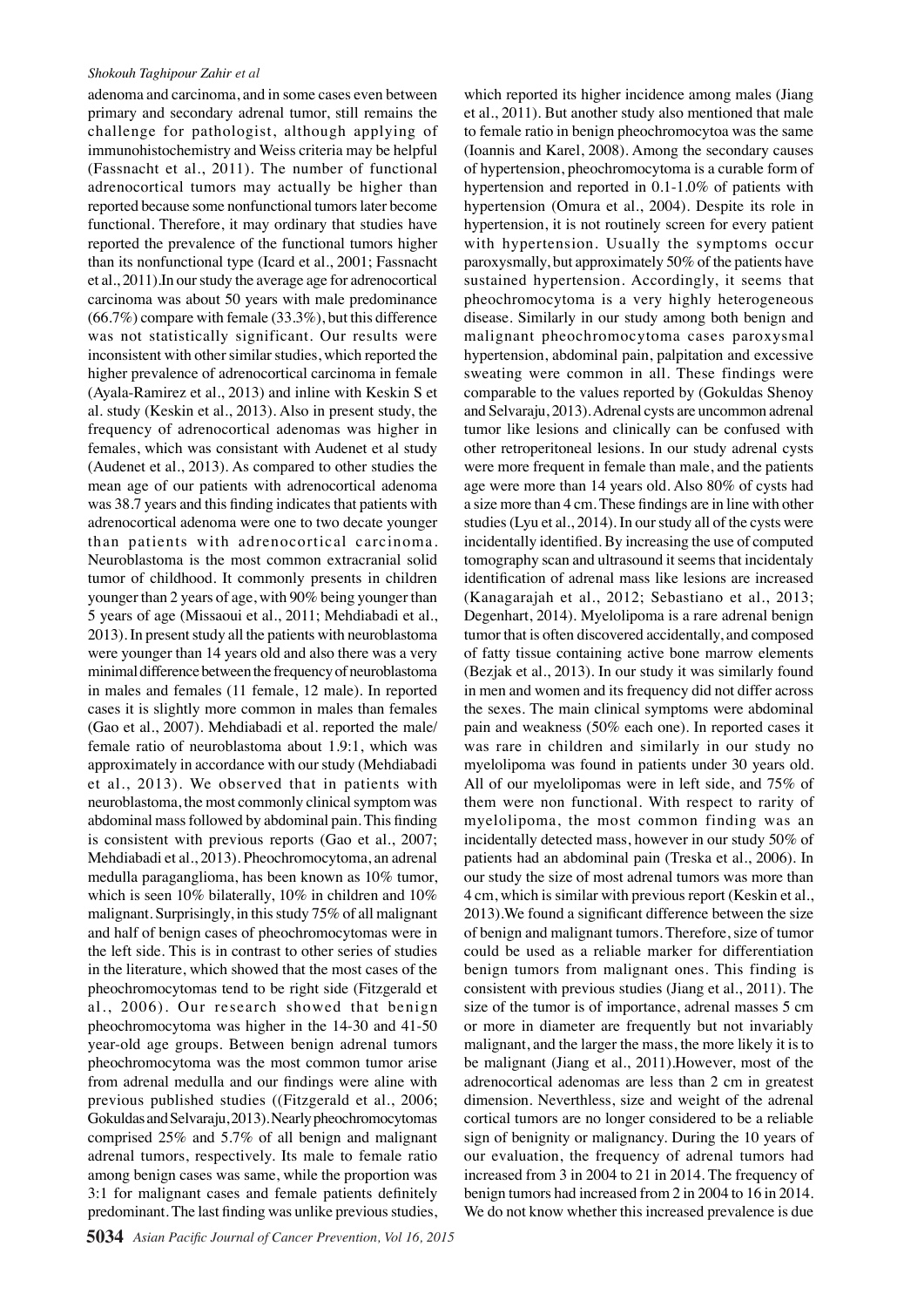to the increased incidence of this disease in recent years or the increased use of imaging modalities for nonspecific complaints, which could incidentally detect asymptomatic adrenal tumors that are often benign. This finding is consistent with other studies (Degenhart, 2014; O'Neill et al., 2010). The frequency of malignant adrenal tumors has increased from 1 case in 2004 to 9 in 2013. However, in 2014, only 5 cases were reported. This finding is similar to a report by Fassancht who found that the prevalence of carcinoma had increased by over 15% (Fassnacht et al., 2011). Considering the incidence of adrenal tumors and their non-specific symptoms and since all adrenal carcinomas are life threatening and that the size of nearly all adrenocortical carcinomas were more than 4 cm at diagnosis in our study, they should be diagnosed promptly. Also, since increase in the size of adrenal masses increases the possibility of malignancy, adrenal masses that are more than 4 cm should be excised in order to prevent local invasion and distant metastasis.

In conclusion, In this study the most prevalent benign and malignant lesions were pheochromocytoma and neuroblastoma, respectively. The incidence of adrenal masses was similar across the sexes. Also, the incidence of malignant and benign tumors was nearly the same. Since the trend of adrenal tumors is on the rise based on this study and other studies, suspected cases should undergo prompt hormonal and radiological assessment. Early diagnosis and treatment could prevent tumor progression and reduce mortality and morbidity rates.

## **Acknowledgements**

The authors would like to thank Prof. dr. Karel Geboes, Prof. dr. Wim Ceelen.

## **References**

- Anon, (2015). [online] Available at: http://American Society of Clinical Oncology (ASCO)
- Audenet F, Méjean A, Chartier-Kastler E, Rouprêt M (2013). Adrenal tumours are more predominant in females regardless of their histological subtype: a review. *World J Urol*, **31**, 1037-43.
- Ayala-Ramirez M, Jasim S, Feng L, et al ( 2013). Adrenocortical carcinoma: clinical outcomes and prognosis of 330 patients at a tertiary care center. *Eur J Endocrinol*, **169**, 891-9
- Bezjak M, Sesar P, Ulamec M, et al (2013). [Adrenal myelolipoma--report of 15 patients]. *Acta Med Croatica*, **67**, 255-8.
- Ciftci AO, Senocak ME, Tanyel FC, Buyukpamukcu N (2001). Adrenocortical tumors in children. *J Pediatr Surg*, **36**, 549-54.
- Degenhart C(2014). [Adrenal tumors: Principles of imaging and differential diagnostics]. *Radiologe*, **54**, 998-1006.
- Fassnacht M, Libé R, Kroiss M, et al (2011). Adrenocortical carcinoma: a clinician's update. *Nat Rev Endocrinol*, **7**, 323.
- Fitzgerald PA, Goldsby RE, Huberty JP, et al (2006). Malignant pheochromocytomas and paragangliomas: a phase II study of therapy with high-dose 131I-metaiodobenzylguanidine (131I-MIBG). *Ann N Y Acad Sci*, **1073**, 465-90.
- Gao XN, Tang SQ, Lin J (2007). Clinical features and prognosis of advanced neuroblastoma in children. *Zhongguo Dang Dai Er Ke Za Zhi*, **9**, 351-4.
- *Clinicopathological Assessment of Adrenal Tumors in Yazd, Iran* Gokuldas Shenoy M, Selvaraju K (2013). Clinicopathological analysis of pheochromocytoma: a retrospective study. WebmedCentral ENDOCRINE SURGERY, 4.
	- Icard P, Goudet P, Charpenay C, et al (2001). Adrenocortical carcinomas: surgical trends and results of a 253-patient series from the French Association of Endocrine Surgeons study group. *World J Surg*, **25**, 891.
	- Ilias I, Pacak K (2008).A clinical overview of pheochromocytoma/ paraganglioma and carcinoid tumors. *Nucl Med Biol*, **35**.
	- Jiang CX, Zeng Z, Wang T, et al (2011). [Pheochromocytomas in adrenal medulla or extra-adrenal and multiple endocrine neoplasms:a clinicopathologic analysis of 181 cases]. *Zhonghua Bing Li Xue Za Zhi*, **40**,762-6.
	- Kanagarajah P, Ayyathurai R, Manoharan M, Narayanan G, Kava BR (2012). Current concepts in the management of adrenal incidentalomas. *Urol Ann*, **4**, 137-44
	- Kerkhofs TM, Verhoeven RH, Van der Zwan JM, Dieleman J, Kerstens MN (2013). Adrenocortical carcinoma: a population-based study on incidence and survival in the Netherlands since 1993. *Eur J Cancer*, **49**, 2579-86.
	- Keskin S, Taş F, Vatansever S (2013). Adrenocortical carcinoma: clinicopathological features, prognostic factors and outcome. *Urol Int*, **90**, 435-8.
	- Li L, Dou J, Gu W, et al (2014). [Clinical analysis of 4049 hospitalized cases of adrenal lesions]. *Zhonghua Yi Xue Za Zhi*, **94**, 3314-8.
	- Lyu X, Liu L, Yang L, Gao L, Wei Q (2014). Surgical management of adrenal cysts: a single-institution experience. *Int Braz J Urol*, **40**, 656-65.
	- Major P, Pędziwiatr M, Matłok M, et al (2012). Cystic adrenal lesions - analysis of indications and results of treatment. *Pol Przegl Chir*, **84**, 184-9.
	- Mantero F, Terzolo M, Arnaldi G, et al (2000). A survey on adrenal incidentaloma in Italy. Study Group on Adrenal Tumors of the Italian Society of Endocrinology. *J Clin Endocrinol Metab*, **85**, 637-44.
	- Mehdiabadi GB, Arab E, Rafsanjani KA, Ansari S, Moinzadeh AM (2013). Neuroblastoma in Iran: An Experience of 32 Years at a Referral Childrens Hospital. *Asian Pac J Cancer Prev*, **14**, 2739-42 .
	- Michalkiewicz E, Sandrini R, Figueiredo B, et al (2004). Clinical and outcome characteristics of children with adrenocortical tumors: a report from the International Pediatric Adrenocortical Tumor Registry. *J Clin Oncol*, **22**, 838-45.
	- Missaoui N, Khouzemi M, Landolsi H, Jaidene L, et al (2011). Childhood Cancer Frequency in the Center of Tunisia. *Asian Pac J Cancer Prev*, **12**, 537-42.
	- O'Neill CJ, Spence A, Logan B, et al (2010) Adrenal incidentalomas: risk of adrenocortical carcinoma and clinical outcomes. *J Surg Oncol*, **102**, 450-3
	- Omura M, Saito J, Yamaguchi K, Kakuta Y, Nishikawa T (2004). Prospective study on the prevalence of secondary hypertension among hypertensive patients visiting a general outpatient clinic in Japan. *Hypertens Res*, **27**, 193-202.
	- Pędziwiatr M, Natkaniec M, Kisialeuski M, et al (2014) .Adrenal incidentalomas: should we operate on small tumors in the era of laparoscopy?. *Int J Endocrinol*, 2014 .
	- Sadler C, Goldfarb M (2014). Risk estimator for adrenal tumor functionality. *World J Surg*, **38**, 2019-24.
	- Sebastiano C, Zhao X, Deng FM, Das K (2013). Cystic lesions of the adrenal gland: our experience over the last 20 years. *Hum Pathol*, **44**, 1797-803.
	- Stojadinovic A, Ghossein RA, Hoos A, et al (2002) .Adrenocortical carcinoma: Clinical, morphologic and molecular characterization. *J Clin Oncol*, **20**, 941-950.

Treska V, Wirthová M, Hadravská S, Mukensnábl P, Kuntscher